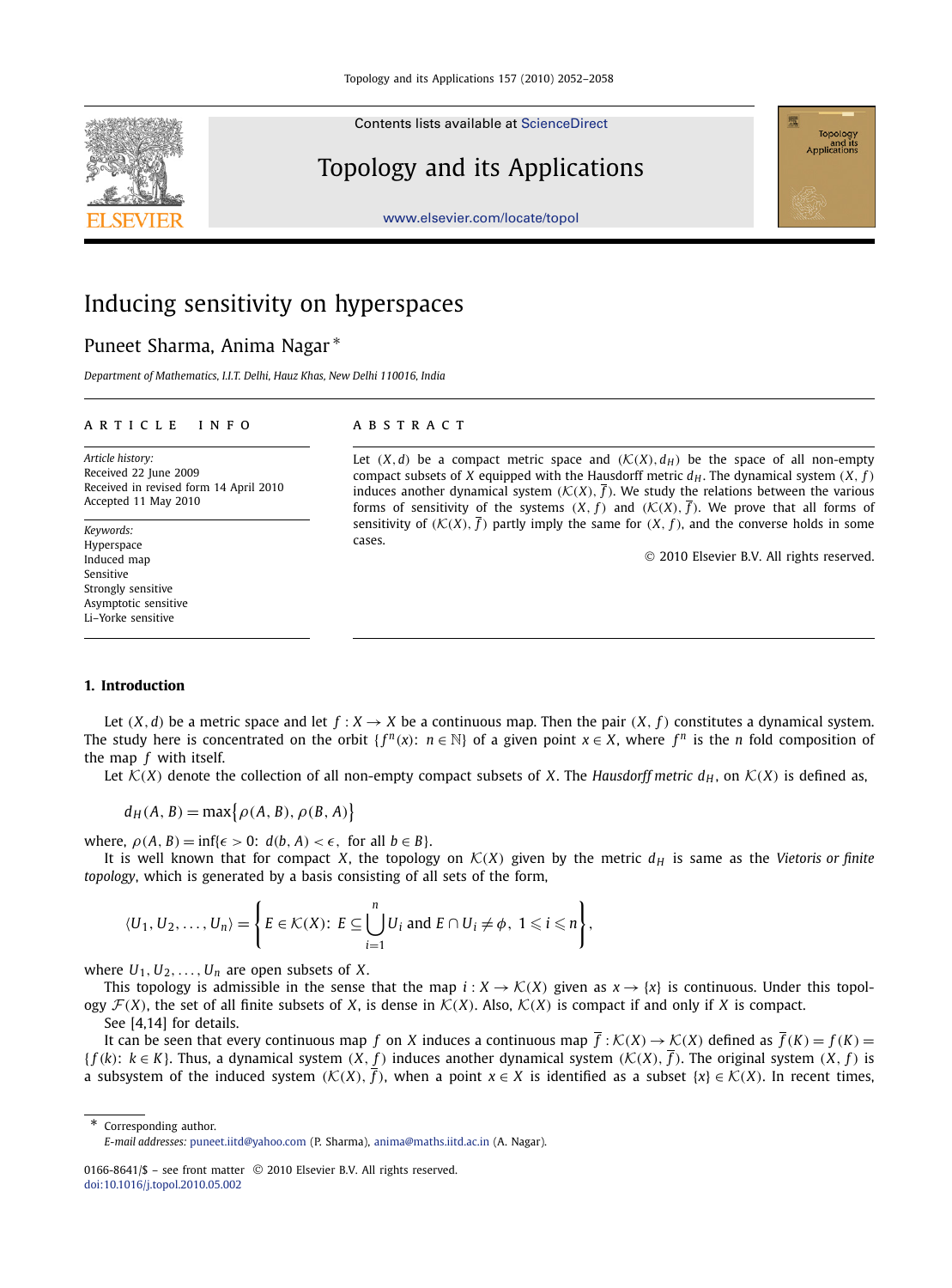there have been many attempts to study relations between the dynamical properties of the map *f* and that of the induced map  $\overline{f}$  [3,7,9–12]. While this article was being written [16] discussed sensitivity of  $(K(X), \overline{f})$ . But, no condition on  $(X, f)$ implying this has been discussed there.

One of the most interesting characteristics of a dynamical system is when orbits of nearby points deviate after finite steps. This is also one of the important features depicting the chaotic behaviour of the system. This notion, also popularly called the "butterfly effect", has been widely studied and is termed as *sensitive dependence on initial conditions*. There are various forms of sensitivity, depending on how often the orbits of nearby points deviate.

Let  $\mathbb{N} = \{1, 2, 3, \ldots\}$  be the set of all natural numbers. A self map *f* on a metric space  $(X, d)$  is,

- *sensitive* [8] or has sensitive dependence on initial conditions if there exists  $\delta > 0$  such that for each  $x \in X$  and each  $\epsilon$  > 0, there exist a point *y* ∈ *X* and *n* ∈ *N* such that *d*(*x*, *y*) <  $\epsilon$  and *d*(*f*<sup>*n*</sup>(*x*), *f*<sup>*n*</sup>(*y*)) >  $\delta$ ;
- *strongly sensitive* [1] if there exists  $\delta > 0$  such that for each  $x \in X$  and each  $\epsilon > 0$ , there exists  $n_0 \in \mathbb{N}$  such that for every *n*  $\geq$  *n*<sub>0</sub>, there is a *y*  $\in$  *X* with *d*(*x*, *y*) <  $\epsilon$  and *d*(*f*<sup>*n*</sup>(*x*), *f*<sup>*n*</sup>(*y*)) >  $\delta$ ;
- *asymptotic sensitive* [6] if there exists  $\delta > 0$  such that for each  $x \in X$  and each  $\epsilon > 0$ , there exists  $y \in X$  such that  $d(x, y) < \epsilon$  and  $\limsup_{n \to \infty} d(f^n(x), f^n(y)) > \delta$ .

In this case, the pair (*x*, *y*) is called an *asymptotic sensitive pair*.

• *Li–Yorke sensitive* [2] if there exists  $\delta > 0$  such that for each  $x \in X$  and  $\epsilon > 0$  there exists  $y \in X$  with  $d(x, y) < \epsilon$  such that

$$
\liminf_{n\to\infty}d(f^n(x),f^n(y))=0\quad\text{and}\quad\limsup_{n\to\infty}d(f^n(x),f^n(y))>\delta.
$$

A pair  $(x, y) \in X \times X$  is proximal (asymptotic) if  $\liminf_{n\to\infty} d(f^n(x), f^n(y)) = 0$   $(\lim_{n\to\infty} d(f^n(x), f^n(y)) = 0)$ . A Li-Yorke (or scrambled) pair is a pair  $(x, y) \in X \times X$  which is proximal but not asymptotic. A Li–Yorke pair  $(x, y)$  has modulus  $\delta > 0$ if  $\limsup_{n\to\infty} d(f^n(x), f^n(y)) > \delta.$ 

In plain words, sensitivity simply means that given any point, there exists another point arbitrarily close such that the orbits of these two points move apart by a fixed distance after some finite instants. The system is strongly sensitive if after a particular instant, for each successive instants, there are points arbitrarily close to any point, such that their orbits move apart by a fixed distance from the orbit of this particular point. If for any point there is a point arbitrarily close by, such that the orbits of these two points move apart infinitely often, then the system is asymptotically sensitive. If in addition of moving apart infinitely often, these orbits also come arbitrarily closer infinitely often, then the system is Li–Yorke sensitive. In general, these properties though distinct, satisfy the relations,

sensitive  $\Leftarrow$  strongly sensitive,

sensitive  $\Leftarrow$  asymptotic sensitive  $\Leftarrow$  Li–Yorke sensitive.

The proofs for these implications are straightforward, and are left to the reader.

There is as such no other known relation between these different forms of sensitivity as can be seen from the examples below.

**Example 1.1.** Let  $\Sigma_2$  denote the space of all infinite sequences of 0's and 1's with the metric

$$
d(x, y) = \sum_{i=0}^{\infty} \frac{|x_i - y_i|}{2^i}.
$$

Let *X* be the collection of all sequences which are eventually zero. Then, the shift map  $\sigma : X \to X$  defined as  $(\sigma(x))_n =$  $x_{n+1}$  is strongly sensitive. However, as orbits of any two points eventually coincide, the map fails to be asymptotically sensitive.

**Example 1.2.** Let  $A_1 = [1, 2] = [s_1, a_1]$ . Define recursively,  $A_{k+1} = [a_k + 1, a_k + k + 2] = [s_{k+1}, a_{k+1}]$ . Similarly, let  $B_1 = [-2, -1] = [b_1, t_1]$ . Again, define  $B_{k+1} = [b_k - 1 - \frac{1}{k}, b_k - 1] = [b_{k+1}, t_{k+1}]$ . Also let  $A = [-\frac{1}{2}, \frac{1}{2}]$ . Let  $X = A \cup$ {*Ak*: *<sup>k</sup>* ∈ N}∪{*Bk*: *<sup>k</sup>* ∈ N}. Define  $f: X \rightarrow X$  as

$$
f(x) = \begin{cases} 2x + 2, & -\frac{1}{2} \leq x \leq 0; \\ 2 - 2x, & 0 \leq x \leq \frac{1}{2}; \\ \frac{2(t_k - b_k)}{a_k - s_k} x + \frac{a_k b_k + s_k b_k - 2t_k s_k}{a_k - s_k}, & s_k \leq x \leq \frac{s_k + a_k}{2}; \\ \frac{2(b_k - t_k)}{a_k - s_k} x + \frac{2a_k t_k - s_k b_k - a_k b_k}{a_k - s_k}, & \frac{s_k + a_k}{2} \leq x \leq a_k; \\ \frac{2(a_{k+1} - s_{k+1})}{t_k - b_k} x + \frac{-2a_{k+1} b_k + s_{k+1} b_k + t_k s_{k+1}}{t_k - b_k}, & b_k \leq x \leq \frac{t_k + b_k}{2}; \\ \frac{-2(a_{k+1} - s_{k+1})}{t_k - b_k} x + \frac{2a_{k+1} t_k - s_{k+1} b_k - t_k s_{k+1}}{t_k - b_k}, & \frac{b_k + t_k}{2} \leq x \leq t_k. \end{cases}
$$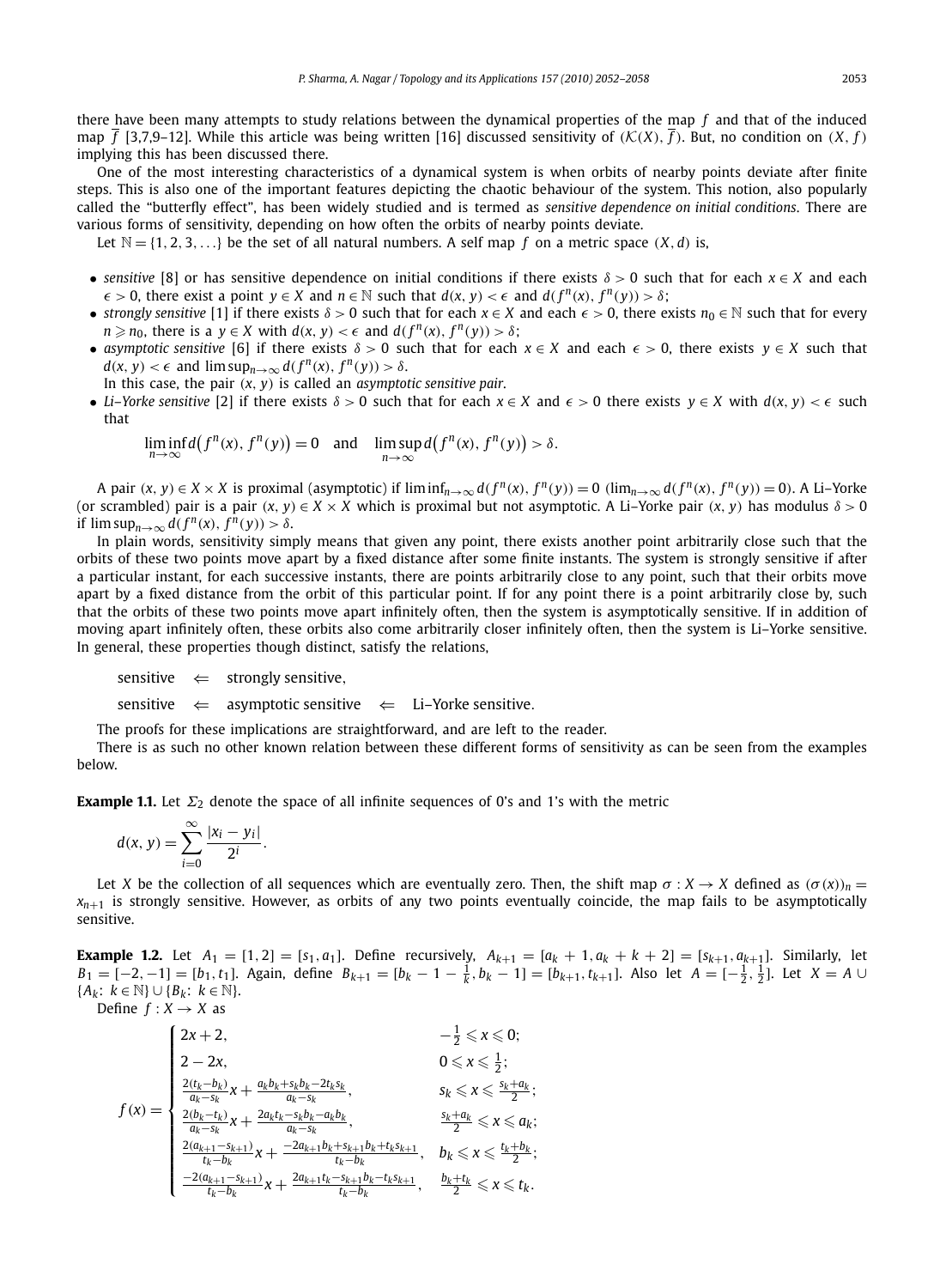The map defined above maps *A* to  $A_1$ , each  $A_k$  to  $B_k$  and each  $B_k$  to  $A_{k+1}$ . This map is Li–Yorke sensitive and hence asymptotic sensitive, but fails to be strongly sensitive.

**Example 1.3.** Let  $X = \{1, \infty\}$ . Define a map  $f : X \rightarrow X$  as

$$
f(x) = x^2.
$$

Then the map defined is asymptotic sensitive but fails to be Li–Yorke sensitive.

For a continuous map *f* on a compact metric space *X*, asymptotic sensitivity is equivalent to sensitivity (cf. [2]). However, even on compact metric spaces Li–Yorke sensitivity and strong sensitivity are different notions, as can be seen from the examples below.

**Example 1.4.** Consider the annulus region  $S = \{(x, y): 1 \le x^2 + y^2 \le 4\}$  in  $\mathbb{R}^2$ . Then *S* can also be represented as *S* =  $\{(r,\theta): 1 \leqslant r \leqslant 2; 0 \leqslant \theta \leqslant 2\pi\}$ . Define  $f : S \to S$  as,  $f((r,\theta)) = (r, r + \theta)$ . Then  $f$  is a continuous map defined on *S* which is asymptotically sensitive and strongly sensitive, but fails to be Li–Yorke sensitive.

For any neighborhood *U* of a point  $x = (r, \theta)$ , there exists  $n_U \in \mathbb{N}$  such that  $x_n = (r + \frac{\pi}{n}, \theta) \in U$  for all  $n \ge n_U$ . As  $|f^n(x) - f^n(x_n)| > \pi$ , for all  $n \ge n_U$ , the map f is strongly sensitive. Also for no two points  $x = (r_1, \theta_1)$  and  $y = (r_2, \theta_2)$  in the annulus,  $\liminf_{n\to\infty} d(f^n(x), f^n(y))$  can be 0. Hence the map fails to be Li–Yorke sensitive.

**Example 1.5.** Let  $\Sigma = \{0^r 10^{2^{n_1}} 10^{2^{n_2}} 10^{2^{n_3}} 1 \ldots : r \ge 0$ , and  $(n_k) \nearrow \infty$  (a strictly increasing sequence)}  $\subset \{0, 1\}^{\mathbb{N}}$ . Let *X* be the closure of  $\Sigma$  and let  $\sigma$  be the shift operator on *X*.

For any point  $x = 0^r 10^{2^{n_1}} 10^{2^{n_2}} 10^{2^{n_3}} 1... \in X$  and a basic open set  $U = [0^r 10^{2^{n_1}} 10^{2^{n_2}} 10^{2^{n_3}} 1... 10^{2^{n_k}} 1]$  containing x, consider  $y = 0^r 10^{2^{n_1}} 10^{2^{n_2}} 10^{2^{n_3}} 1 \ldots 10^{2^{n_k}} 10^{\infty} \in U$ . Then  $(x, y)$  forms a Li–Yorke pair. Since any general point in the space *X* is either of the form *x* or *y*, the system  $(X, \sigma)$  is Li–Yorke sensitive.

Further, for any point in any neighborhood of points of the form *y*, as the number of zeros between two consecutive 1's increases to infinity (or the tail of sequence becomes eventually zero), the map  $\sigma$  cannot be strongly sensitive here.

There are some other notions of sensitivity, which primarily depend on the points of the space. A system  $(X, f)$  is *Lyapunov unstable* at a point *x* if for each  $x \in X$  there exists  $\delta_x > 0$ , such that for each  $\epsilon > 0$ , there exist a point  $y \in X$  and  $n \in \mathbb{N}$  such that  $d(x, y) < \epsilon$  and  $d(f^n(x), f^n(y)) > \delta_x$ . A system is called *pointwise sensitive* if it is Lyapunov unstable at each point. It is possible that a system is pointwise sensitive but fails to be sensitive on *X*, as shown by the example below.

**Example 1.6.** Let  $X = [-1, 1]$ . Define  $f : X \rightarrow X$  as

$$
f(x) = \begin{cases} 2 - 2x, & -1 \leq x \leq -\frac{1}{2}; \\ 2x, & -\frac{1}{2} \leq x \leq 0; \\ 3x - \frac{1}{2^m}, & \frac{1}{2^{m+1}} \leq x \leq \frac{4}{3(2^{m+1})}; \\ \frac{3}{2^m} - 3x, & \frac{4}{3(2^{m+1})} \leq x \leq \frac{5}{3(2^{m+1})}; \\ 3x - \frac{4}{2^{m+1}}, & \frac{5}{3(2^{m+1})} \leq x \leq \frac{1}{2^m}. \end{cases}
$$

Each of the intervals  $[\frac{1}{2^{m+1}},\frac{1}{2^m}]$  remain invariant under  $f$  and all the points of the form  $\frac{1}{2^k}$  are fixed under the action of *f*. Also, it can be verified that the map defined is pointwise sensitive (sensitive on each interval  $[\frac{1}{2^{m+1}}, \frac{1}{2^m}]$  and  $[-1, 0]$ ) but fails to be sensitive on *X*.

Some other definitions based on Li–Yorke pairs but having some common features with sensitivity have been described in [5]. We again recall that if for some  $x \in X$ , there exists  $y \in X$  with  $\liminf_{n\to\infty} d(f^n(x), f^n(y)) = 0$  and  $\limsup_{n\to\infty} d(f^n(x), f^n(y)) > 0$ , then the pair  $(x, y)$  is called a Li-Yorke pair. A dynamical system  $(X, f)$  has chaotic de*pendence on initial conditions* if for any  $x \in X$  and  $\epsilon > 0$  there exists  $y \in X$  such that  $d(x, y) < \epsilon$  and the pair  $(x, y)$  is Li–Yorke. Such sensitivity is in general weaker than Li–Yorke sensitivity. Again, such systems may fail to be even sensitive. The map *f* (in the example above) has chaotic dependence on initial conditions but fails to be Li–Yorke sensitive.

In this article, we study the relationship between various forms of sensitivity of the dynamical system  $(X, f)$ , for compact  $(X, d)$ , and the induced system  $(\mathcal{K}(X), \overline{f})$ . We show that sensitivity, asymptotic sensitivity, strong sensitivity and Li–Yorke sensitivity of the system  $(K(X), \overline{f})$  partly imply the same for  $(X, f)$ . As regards the converse, we contradict the counterexample in [7] which says that *f* sensitive need not imply  $\overline{f}$  sensitive on  $\mathcal{K}(X)$  by showing the error therein, and provide a counterexample for the same. We prove that some forms of sensitivity for  $(X, f)$  imply the same for  $(\mathcal{K}(X), \overline{f})$ , whereas for some forms this cannot be guaranteed.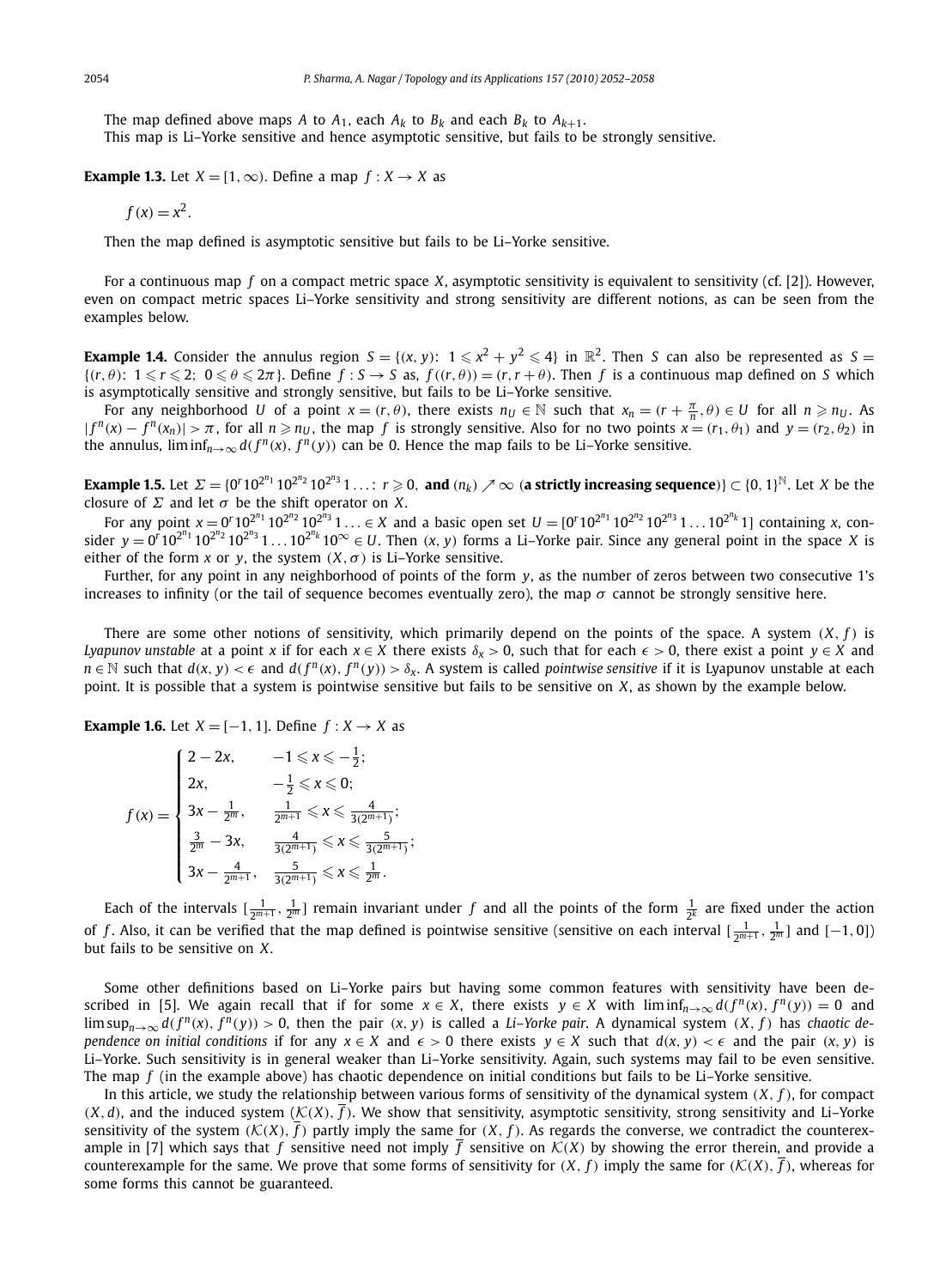We restrict ourselves to comparison of only the various properties related to sensitivity in this article, and will not discuss its implications in presence of any other dynamical property. For example, (*X*, *f* ) is weakly mixing (topological mixing) if and only if  $(K(X), \bar{f})$  is so. Since weakly mixing maps are Li-Yorke sensitive, in this case Li-Yorke sensitivity of the maps  $f$  and  $\overline{f}$  are equivalent. Also we prove in Propositions 2.3 and 2.8 that strong sensitivity of  $f$  and  $\overline{f}$  are equivalent in general. Hence, in such a case, all kinds of sensitivity are equivalent for  $(X, f)$  and the induced system  $(K(X), \overline{f})$ .

Throughout,  $\overline{C}$  denotes the closure of  $C$  in the metric space  $(X, d)$ , and  $S_d(x, \epsilon) = \{y \in X: d(x, y) < \epsilon\}.$ 

## **2. Main results**

Henceforth, (*X*,*d*) is a compact metric space and *f* a continuous self map on *X*.

**Proposition 2.1.** *If*  $(K(X), \overline{f})$  *is sensitive, then*  $(X, f)$  *is sensitive.* 

**Proof.** Let  $(K(X), \overline{f})$  be sensitive with sensitivity constant  $\delta$ . Let  $\epsilon > 0$  be arbitrary. Let  $x \in X$  and *U* be the  $\epsilon$ -neighborhood of *x* in *X*. Then, as  $\mathcal{U} = S_{d_H}(\{x\}, \epsilon)$  is an  $\epsilon$ -neighborhood of  $\{x\} \in \mathcal{K}(X)$  and  $\overline{f}$  is sensitive, there exist  $A \in \mathcal{U}$  and  $n \in \mathbb{N}$  such that  $d_H(\overline{f}^n(\{x\}), \overline{f}^n(A)) > \delta$ . Thus, there exists  $y \in A \subset U$  such that  $d(f^n(x), f^n(y)) > \delta$  and hence the proposition holds.  $\Box$ 

**Remark 2.2.** The above result is proved in both [7,10], but we have included the proof here for the sake of completion.

**Proposition 2.3.** *If*  $(K(X), \overline{f})$  *is strongly sensitive, then*  $(X, f)$  *is strongly sensitive.* 

**Proof.** The proof is similar.  $\Box$ 

**Proposition 2.4.** *If*  $(K(X), \overline{f})$  *is asymptotic sensitive, then*  $(X, f)$  *is asymptotic sensitive.* 

**Proof.** Let  $(K(X), \overline{f})$  be asymptotic sensitive with sensitivity constant  $\delta$ . Let  $x \in X$  and let  $\epsilon > 0$  be given. We show that there exists  $a \in S_d(x, \epsilon)$  such that,

$$
\limsup_{n\to\infty}d(f^n(x),f^n(a))>\frac{\delta}{2}.
$$

As  $\{x\} \in \mathcal{K}(X)$  and  $S_{d_H}(\{x\}, \epsilon)$  is a neighborhood of  $\{x\}$  in  $\mathcal{K}(X)$ , there exists  $A_1 \in S_{d_H}(\{x\}, \epsilon)$  such that

$$
\limsup_{n\to\infty} d_H(\overline{f}^n(\{x\}), \overline{f}^n(A_1)) > \delta.
$$

Therefore there exist an integer  $n_1 \in \mathbb{N}$  and  $a_1 \in A_1$  such that  $d(f^{n_1}(x), f^{n_1}(a_1)) > \delta$ .

If  $(x, a_1)$  forms an asymptotic sensitive pair with  $\limsup_{n\to\infty} d(f^n(x), f^n(a_1)) > \frac{\delta}{2}$ , then we are done. If not, then there exists an integer  $m_1$ ,  $m_1 > n_1$ , such that  $d(f^n(x), f^n(a_1)) < \frac{\delta}{2}$  for all  $n \geq m_1$ . Now, there exists a neighborhood  $U_1 \subset S_d(x, \epsilon)$ of  $a_1$  such that  $d(f^{n_1}(x), f^{n_1}(y)) > \delta$  for all  $y \in U_1$ . As  $U_1$  is a neighborhood of  $a_1$ , there exists  $\epsilon_1 > 0$  with

$$
\overline{S_d(a_1,\epsilon_1)}\subset U_1.
$$

Again, as *f* is asymptotic sensitive, there exists a compact set  $A_2 \in S_{d_H}(\{a_1\}, \epsilon_1)$  such that  $(\{a_1\}, A_2)$  is an asymptotic sensitive pair for  $\overline{f}$ . Thus, there exist integer  $n_2$ ,  $n_2 > m_1$ , and  $a_2 \in A_2$  such that  $d(f^{n_2}(a_1), f^{n_2}(a_2)) > \delta$ . Then,  $d(f^{n_2}(x), f^{n_2}(a_2)) > \frac{\delta}{2}.$ 

If  $(x, a_2)$  forms an asymptotic sensitive pair with  $\limsup_{n\to\infty} d(f^n(x), f^n(a_2)) > \frac{\delta}{2}$ , then we are done. If not, then there exists an integer  $m_2$ ,  $m_2 > n_2$ , such that  $d(f^n(x), f^n(a_2)) < \frac{\delta}{2}$  for all  $n \geq m_2$ . Again, there exists a neighborhood  $U_2 \subset$  $S_d(a_1,\epsilon_1)$  of  $a_2$  such that  $d(f^{n_2}(x),f^{n_2}(y))>\frac{\delta}{2}$  for all  $y\in U_2$ . As  $U_2$  is a neighborhood of  $a_2$ , there exists  $\epsilon_2>0$  with  $\overline{S_d(a_2, \epsilon_2)} \subset U_2$ .

Proceeding inductively, we either get the asymptotic sensitive pair  $(x, a_k)$  with  $\limsup_{n\to\infty} d(f^n(x), f^n(a_k)) > \frac{\delta}{2}$  or we get a sequence  $\{a_n\}$  in  $S_d(x,\epsilon)$ . Let a be a limit point of this sequence. As  $a \in U_i$ ,  $d(f^{n_i}(x), f^{n_i}(a)) > \frac{\delta}{2}$  for each i. Thus,  $\limsup_{n\to\infty} d(f^n(x), f^n(a)) > \frac{\delta}{2}$  and *f* is asymptotic sensitive at *x*.  $\Box$ 

**Remark 2.5.** The above proposition directly follows from Proposition 2.1 and the fact that for compact spaces sensitivity and asymptotic sensitivity are equivalent. But we give a direct proof here.

**Proposition 2.6.** *If* ( $K(X)$ ,  $\overline{f}$ ) is Li–Yorke sensitive, then (X, f) has chaotic dependence on initial conditions. Further, if ( $\mathcal{F}(X)$ ,  $\overline{f}$ ) is *Li–Yorke sensitive then* (*X*, *f* ) *is Li–Yorke sensitive.*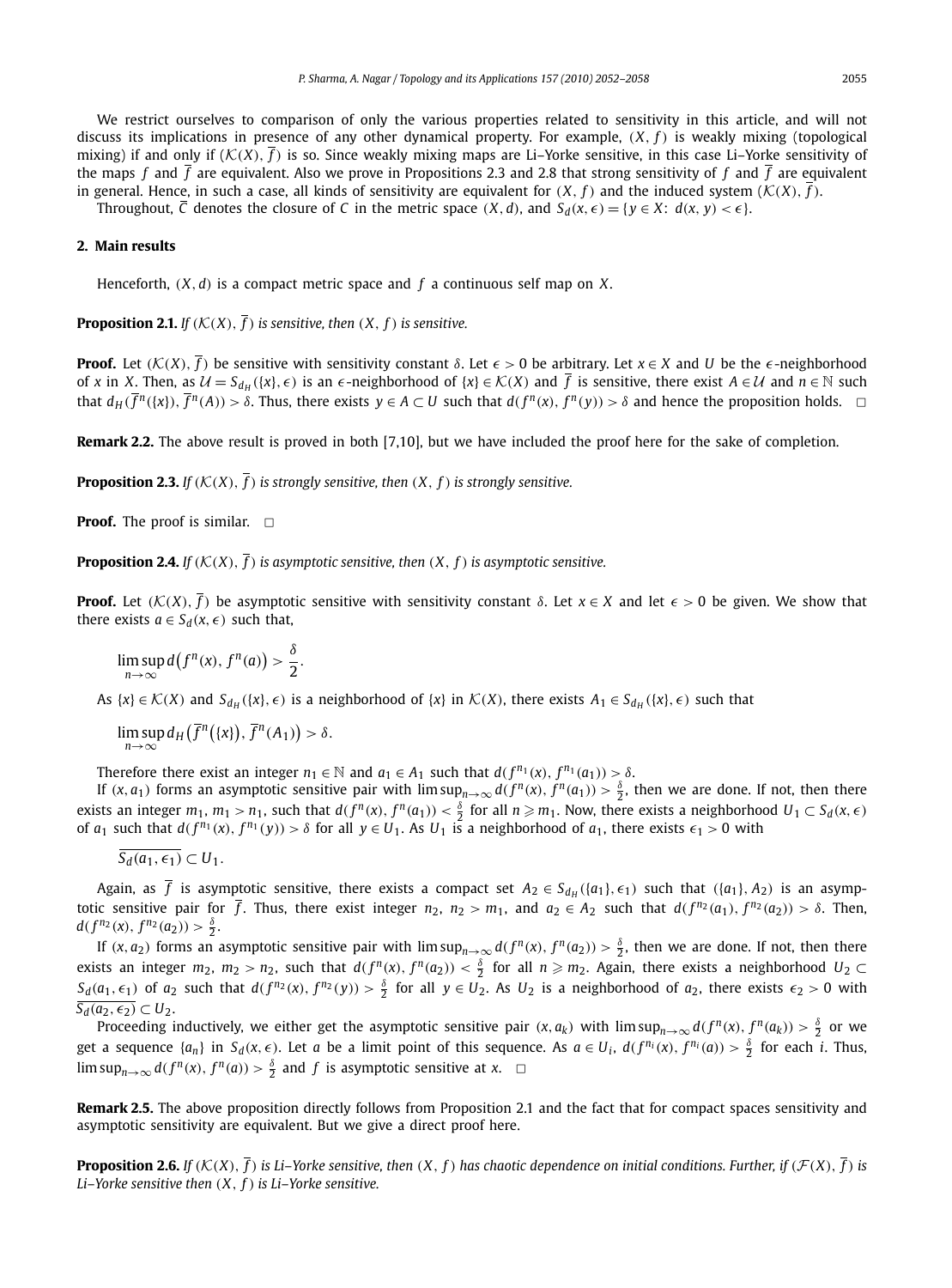**Proof.** Let  $(K(X), \overline{f})$  be Li–Yorke sensitive with sensitivity constant  $\delta$ . Let  $x \in X$  and let  $\epsilon > 0$  be given. We now show that there exists  $a \in S_d(x, \epsilon)$  such that the pair  $(x, a)$  forms a Li–Yorke pair.

As  $\{x\} \in \mathcal{K}(X)$  and  $\overline{f}$  is Li-Yorke sensitive, there exists  $A_1 \in S_{d_H}(\{x\}, \epsilon)$  such that,  $\liminf_{n \to \infty} d_H(\overline{f}^n(\{x\}), \overline{f}^n(A_1)) = 0$  and

 $\limsup_{n\to\infty} d_H(\overline{f}^n(\{x\}), \overline{f}^n(A_1)) > \delta.$ 

Also, for any  $a_1 \in A_1$ ,  $d(f^n(x), f^n(a_1)) \leq d_H(\overline{f}^n(\{x\}), \overline{f}^n(A_1))$ . Hence for any  $a_1 \in A_1$ ,  $\liminf_{n\to\infty} d(f^n(x), f^n(a_1)) = 0$  and the pair  $(x, a_1)$  is proximal.

We observe that,  $\limsup_{n\to\infty} d_H(\overline{f}^n(\{x\}), \overline{f}^n(A_1)) > \delta$  and so there exist an integer  $n_1$  and  $a_1 \in A_1$  such that  $d(f^{n_1}(x), f^{n_1}(a_1)) > \delta$ . If  $(x, a_1)$  forms a Li–Yorke pair, we are done. If not,  $(x, a_1)$  is an asymptotic pair. In particular, there exists an integer  $m_1$  such that  $d(f^n(x), f^n(a_1)) < \frac{1}{2}$  for all  $n \geq m_1$ . Thus, there exists a neighborhood  $U_1 \subset S_d(x, \epsilon)$  of  $a_1$ such that  $d(f^{n_1}(x), f^{n_1}(y)) > \delta$  and  $d(f^{m_1}(x), f^{m_1}(y)) < \frac{1}{2}$  for all  $y \in U_1$ . As  $U_1$  is a neighborhood of  $a_1$ , there exists  $\epsilon_1 > 0$ such that  $\overline{S_d(a_1, \epsilon_1)} \subset U_1$ .

Again, as *f* is Li–Yorke sensitive, there exists a compact set  $A_2 \in S_{d_H}(\{a_1\}, \epsilon_1)$  such that  $(\{a_1\}, A_2)$  is a Li– Yorke pair for  $\overline{f}$ . Thus for any  $a_2 \in A_2$ ,  $\liminf_{n\to\infty} d(f^n(a_1), f^n(a_2)) = 0$ . As  $\lim_{n\to\infty} d(f^n(x), f^n(a_1)) = 0$ , we have,  $\liminf_{n\to\infty} d(f^n(x), f^n(a_2)) = 0$ , and there exists an integer  $n_2$ ,  $n_2 > n_1$ , such that  $d(f^{n_2}(x), f^{n_2}(a_2)) > \delta$  for some  $a_2 \in A_2$ .

If  $(x, a_2)$  forms a Li–Yorke pair, we are done. If not, then there exists  $m_2 \in \mathbb{N}$  such that  $d(f^n(x), f^n(a_2)) < \frac{1}{4}$  for all  $n \geq m_2$ . Thus, there exists a neighborhood  $U_2 \subset S_d(a_1, \epsilon_1)$  of  $a_2$ , such that  $d(f^{n_2}(x), f^{n_2}(y)) > \delta$  and  $d(f^{m_2}(x), f^{m_2}(y)) < \frac{1}{4}$ for all  $y \in U_2$ . As  $U_2$  is a neighborhood of  $a_2$ , there exists  $\epsilon_2 > 0$  such that  $\overline{S_d(a_2, \epsilon_2)} \subset U_2$ .

Proceeding inductively, we either get a Li–Yorke pair or we get a sequence  $\{a_n\}$  in  $S_d(x, \epsilon)$ . Let *a* be a limit point of this sequence. As  $a \in S_d(a_i, \epsilon_i) \subset \overline{S_d(a_i, \epsilon_i)} \subset U_i \subset S_d(x, \epsilon)$ ,  $d(f^{n_i}(x), f^{n_i}(a)) > \delta$  and  $d(f^{m_i}(x), f^{m_i}(a)) < \frac{1}{2^i}$ .

Thus,  $\liminf_{n\to\infty} d(f^n(x), f^n(a)) = 0$  and  $\limsup_{n\to\infty} d(f^n(x), f^n(a)) > 0$ .

Now, if  $(\mathcal{F}(X), \overline{f})$  is Li–Yorke sensitive then  $({x}, A)$  is a Li–Yorke pair in  $\mathcal{F}(X)$  with modulus (some)  $\delta > 0$ . Since *A* is finite, there exists  $y \in A$  such that  $(x, y)$  is a Li–Yorke pair with modulus  $\delta$ . Hence,  $(X, f)$  is Li–Yorke sensitive.  $\Box$ 

In [7] Rongbao Gu has claimed that *f* sensitive need not imply  $\overline{f}$  be sensitive in  $K(X)$ , by giving a counterexample (Example 3.7 mentioned therein). We contradict his observation by showing the error in his example and then prove that  $\overline{f}$  in this example is sensitive with the aid of the next proposition.

**Example 2.7.** Let *I* be the unit interval and let *f* be the tent map,  $f(x) = 1 - 2|x - \frac{1}{2}|$ , defined on *I*. Let *S*<sup>1</sup> be the unit circle in the complex plane and let *T*, defined as  $T(e^{i\theta}) = e^{i(\theta+1)}$ , be the rotation defined on  $S^1$ . Then the product  $C = I \times S^1$  is a cylinder and the metric

$$
\rho((x, e^{i\alpha}), (y, e^{i\beta})) = \max\{|x - y|, |e^{i\alpha} - e^{i\beta}|\}
$$

gives the product topology on it.

The product map  $h: \mathcal{C} \to \mathcal{C}$  defined as,

 $h((x, e^{i\theta})) = (f(x), T(e^{i\theta}))$ 

is sensitive since the tent map *f* is sensitive.

As mentioned in [7], the induced map  $\bar{h}$  is not sensitive at the point  $I \times S^1 \in \mathcal{K}(\mathcal{C})$ , since  $\forall F \in B(I \times S^1, \frac{\epsilon}{4})$ ,  $d_H(\bar{h}^n(I \times S^1), \bar{h}^n(F)) < \epsilon$ . We show that this is not true.

Choose  $k \in \mathbb{N}$  such that  $\frac{1}{2^k} < \frac{\epsilon}{4}$ . Consider the set  $E = \{ \{\frac{\mu}{2^k}\} \times S^1$ :  $0 \leq \mu \leq 2^k \}$ . Then  $E \in B(I \times S^1, \frac{\epsilon}{4}) \subset \mathcal{K}(\mathcal{C})$  and  $\overline{h}^{2^k}(E)$  $\{0\}\times S^1$ . Since  $I\times S^1$  is fixed by  $\bar{h}$ , and so  $d_H(\bar{h}^{2^k}(E), \bar{h}^{2^k}(I\times S^1)) = d_H(\{0\}\times S^1, (I\times S^1)) = 1$ . Thus  $\bar{h}$  is sensitive at  $I\times S^1$ .

We note that here, the map *h* above is strongly sensitive, and for strongly sensitive maps we have

**Proposition 2.8.** *If*  $(X, f)$  *is strongly sensitive, then*  $(K(X), \overline{f})$  *is also strongly sensitive.* 

**Proof.** Let *f* be strongly sensitive with sensitivity constant  $\delta$ . To prove the strong sensitivity of  $\overline{f}$  on  $\mathcal{K}(X)$ , it is enough to prove the same on  $\mathcal{F}(X)$ , as  $\mathcal{F}(X)$  is dense in  $\mathcal{K}(X)$ .

Let  $A = \{x_1, x_2, \ldots, x_k\} \in \mathcal{F}(X)$  and let  $S_{d_H}(A, \epsilon)$  be the  $\epsilon$ -neighborhood of *A*. As *f* is strongly sensitive, for each  $i =$ 1, 2, ..., k, there exists  $n_i \in \mathbb{N}$  such that  $\sup_{y \in S(x_i,\epsilon)} d(f^n(x_i), f^n(y)) > \delta$  for all  $n \ge n_i$ . Let  $N = \max\{n_i: 1 \le i \le k\}$ .

We shall show that  $\sup_{B \in S_{d_H}(A,\epsilon)} d_H(\overline{f}^n(A), \overline{f}^n(B)) > \frac{\delta}{2}$  for all  $n \geq N$ .

Let  $r \ge N$ . For each  $x_i$ , there exists  $y_i \in S_d(x_i, \epsilon)$  such that  $d(f^r(x_i), f^r(y_i)) > \delta$ . Let  $C = \{z_1, z_2, ..., z_k\}$  where,

$$
z_i = \begin{cases} y_i, & d(f^r(x_1), f^r(x_i)) \leq \frac{\delta}{2}; \\ x_i, & \text{otherwise.} \end{cases}
$$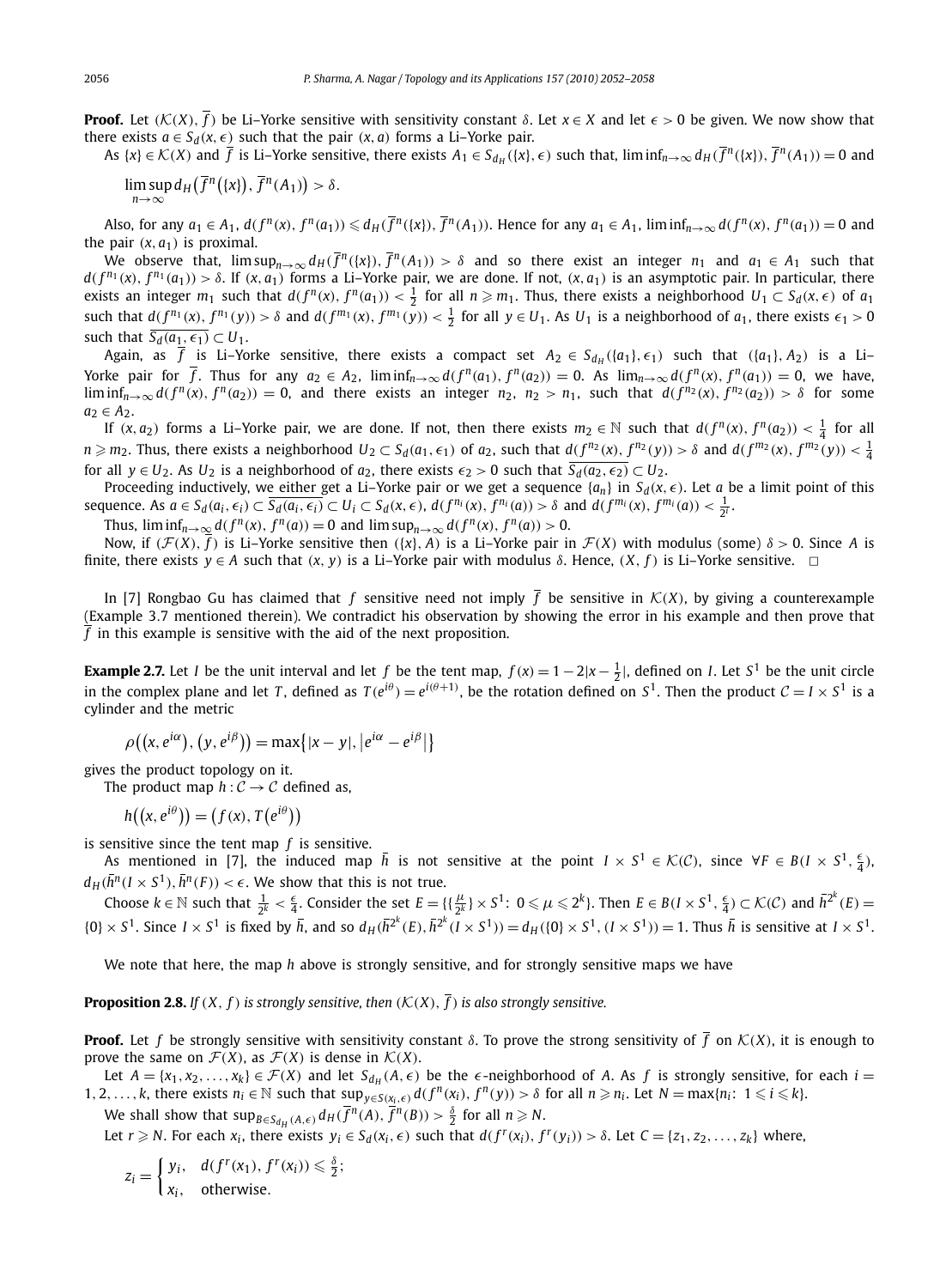Then,  $d(f^r(x_1), f^r(z_i)) > \frac{\delta}{2}$  for each *i* and hence  $d_H(\overline{f}^r(A), \overline{f}^r(C)) > \frac{\delta}{2}$ . Consequently,  $\sup_{B \in S_{d_H}(A, \epsilon)} d_H(\overline{f}^r(A), \overline{f}^r(B)) > \frac{\delta}{2}$ holds for all  $r \ge N$ , thus establishing strong sensitivity on  $\mathcal{F}(X)$ .  $\Box$ 

**Remark 2.9.** Recently in [15] it has been shown that most of the important sensitive dynamical systems are all strongly sensitive (the author here calls them cofinitely sensitive). Hence, we can say that for most cases, sensitivity is equivalent for both  $(X, f)$  and  $(\mathcal{K}(X), \overline{f})$ . Also, by [15], all sensitive interval maps are strongly sensitive, and hence the main result in [13] follows as a corollary to Proposition 2.8.

However, for sensitivity of *f* , we can at best have

**Proposition 2.10.** *If X is locally connected, and*  $(X, f)$  *is sensitive, then*  $(\mathcal{F}(X), \overline{f})$  *is pointwise sensitive.* 

**Proof.** Let  $(X, f)$  be sensitive and let  $A = \{x_1, x_2, ..., x_k\} \in \mathcal{F}(X)$ . Without loss of generality, let  $\mathcal{U} = \{U_1, U_2, ..., U_k\}$  be an arbitrary neighborhood of the point *A* in the hyperspace where  $x_i \in U_i$ ,  $i = 1, 2, ..., k$ . As *X* is locally connected, let  $U_1^*$  be the connected neighborhood of  $x_1$  contained in  $U_1$ .

As  $(X, f)$  is sensitive, corresponding to  $x_1$ , there exist  $y_1 \in U_1^*$  and  $n \in \mathbb{N}$  such that  $d(f^n(x_1), f^n(y_1)) > \delta$ . It can be seen that  $f^{n}(x_1)$  and  $f^{n}(y_1)$  are more than  $\delta$  apart and as  $U_1^*$  is connected, every possible distance less than  $d(f^{n}(x_1), f^{n}(y_1))$ is attained. Since there are *k* distinct points  $x_1, x_2,..., x_k$  and  $d(f^n(x_1), f^n(y_1)) > \delta$ , there exists  $z_1 \in U_1^*$  such that  $d(f^n(z_1), f^n(x_r)) > \frac{\delta}{2k}$  for all  $r = 2, ..., k$  (by triangle inequality).

Thus, *B* = {*z*<sub>1</sub>, *x*<sub>2</sub>,  $\overline{x}$ <sub>3</sub>, ..., *x*<sub>*k*</sub>} ∈ {*U*<sub>1</sub>, *U*<sub>2</sub>, ..., *U*<sub>*k*</sub>} such that

$$
d_H\big(\overline{f}^n(A),\overline{f}^n(B)\big)>\frac{\delta}{2k}.
$$

Thus,  $(\mathcal{F}(X), \overline{f})$  is pointwise sensitive.  $\Box$ 

Even when *X* is not locally connected, it seems that  $(X, f)$  is sensitive implies  $(\mathcal{F}(X), \overline{f})$  is pointwise sensitive. Although,  $(K(X), \overline{f})$  may fail to be sensitive as in shown in the example below.

**Example 2.11.** Let  $\Sigma = \{0, 1\}^{\mathbb{N}}$  be the shift space with the shift operator  $\sigma$  defined as  $(\sigma(\bar{x}))^n = x^{n+1}$  where  $\bar{x} = (x^n)$ . The product topology on  $\Sigma$  can be generated by the metric  $D(\bar{a}, \bar{b}) = \sum_{n=1}^{\infty} \frac{|a^n - b^n|}{2^{i-1}}$ , where  $\bar{a} = (a^n)$ ,  $\bar{b} = (b^n) \in \Sigma$ .

Let *T* be the irrational rotation on the circle S<sup>1</sup> given by  $T(\theta)=\theta+\alpha$  where  $\alpha$  is a very small irrational multiple of 2 $\pi$ . By dividing  $S^1$  into two hemispheres, define a sequence  $\bar{x} = (x^n) \in \Sigma$  as

$$
x^n = \begin{cases} 0, & 0 \leq T^n(0) < \pi \\ 1, & \pi \leq T^n(0) < 2\pi. \end{cases}
$$

The sequence generated above, codes the trajectory of the point  $\theta = 0$ .

This sequence  $\bar{x}$  generates a subshift  $(X, \sigma)$  of the shift space  $(\Sigma, \sigma)$ , where  $X = {\sigma^n(\bar{x}) : n \ge 0}$ .

Since  $\{T^n(0)\}$  is dense in  $S^1$ , and  $\sigma^n(\bar{x})$  is a coding of the trajectory of this point, it can be seen that each point in *X* corresponds to a point in  $S^1$ . However, it can be noted that the points in *X* do not code the orbit of any  $\theta \in S^1$  under *T* other than those of the form  $T^n(0)$ .

As no point of *X* is isolated,  $(X, \sigma)$  is sensitive [15]. However, we claim that  $(K(X), \overline{\sigma})$  is not sensitive.

Let  $k \in \mathbb{N}$  be an odd integer and  $\{\omega_i: 1 \leq i \leq k\}$  be the distinct *k*-th roots of unity. Let  $\bar{x}_i \in X$  be the sequence corresponding to  $\omega_i$  and  $A = \{\bar{x}_1, \bar{x}_2, \ldots, \bar{x}_k\}$ . Let  $\mathcal{U} = \langle U_1, U_2, \ldots, U_k \rangle$  be a neighborhood of  $A \in \mathcal{K}(X)$  where  $U_i$  are disjoint neighborhoods of *x<sup>i</sup>* .

For each  $U_i$  there exists  $n_i \in \mathbb{N}$  such that the cylinder  $[x_i^1x_i^2...x_i^{n_i}] \subseteq U_i$ , and there exists  $y_i \in [x_i^1x_i^2...x_i^{n_i}]$  such that it corresponds to the point  $\beta_i = T^{k_i}(0)$  on  $S^1$ .

We now show that there exists an arc  $J_i$ , around  $\beta_i$ , such that the sequences corresponding to any point on this arc are  $\inf [x_i^1 x_i^2 \dots x_i^{n_i}].$ 

If an arc *J<sub>i</sub>*, containing β<sub>i</sub>, stays completely in a single hemisphere for *n<sub>i</sub>* iterates under *T*, then every sequence generated by points of the form  $T^{k_i}(0) \in J_i$  is contained in the cylinder  $[x_i^1 x_i^2 \ldots x_i^{n_i}]$ . If the arc  $J_i$  intersects both the hemispheres at some *k*-th iterate,  $k < n_i$ , then we reduce the arc from  $J_i$  to  $J'_i$  such that its *k*-th image is also fully contained in the hemisphere containing  $T^k(\beta_i).$  We can always find such an arc, since  $T^l(0)$  can never be equal to  $\pi,$  for any  $l\in\mathbb{N}.$ Continuing in this way iteratively, we obtain an arc containing  $\beta_i$  which lies completely in one of the hemispheres for first *ni* iterates.

Thus, corresponding to any cylinder  $C=[x_i^1x_i^2\ldots x_i^{n_i}]$  we obtain  $\overline{y_i}\in C$  such that  $\overline{y_i}$  corresponds to some  $T^{s_i}(0)$  and there exists an arc  $J_i$  containing  $T^{s_i}(0)$  such that the coding of all the points in  $J_i$  is contained in C.

We now show that orbits of any pair of points  $\{y_1, y_2, \ldots, y_k\}$ ,  $\{z_1, z_2, \ldots, z_k\} \in \mathcal{U}$ ,  $y_i, z_i \in U_i$  under  $\overline{\sigma}$  get  $\frac{1}{2^{m_k}}$  apart, where  $m_k$  depends on *k* and increases with *k*. Without loss of generality, we can assume the points  $y_i$ ,  $z_i$  to be of the form *σ*<sup>*p*<sub>*i*</sub></sup>( $\bar{x}$ ) and *σ*<sup>*q*<sub>*i*</sub></sub>( $\bar{x}$ ) and hence generated by the points *T*<sup>*p*<sub>*i*</sub>(0) and *T*<sup>*q<sub>i</sub>*(0) on the circle respectively.</sup></sup></sup>